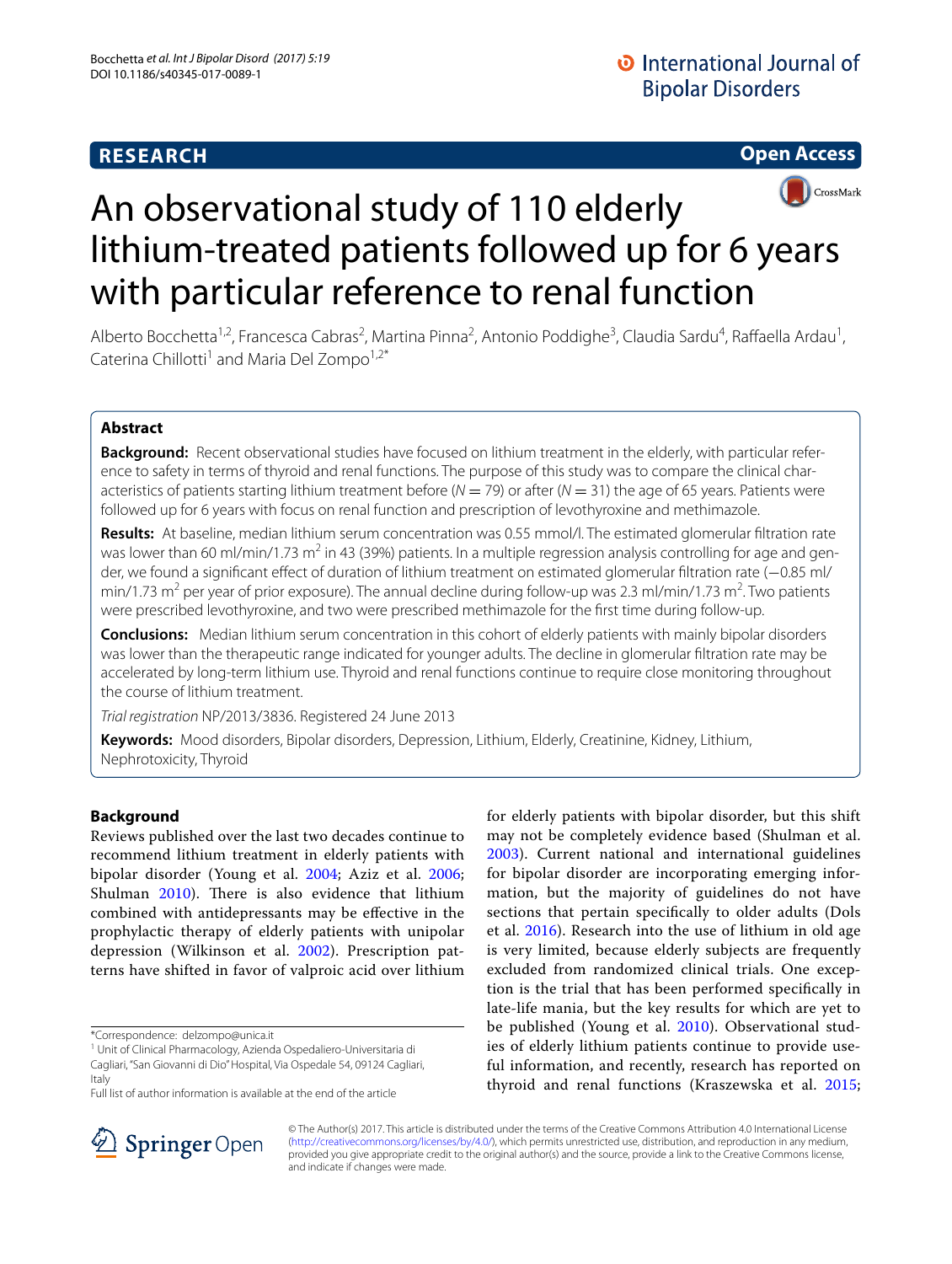Permoda-Osip et al. [2016](#page-6-8); Rej et al. [2013a](#page-6-9), [2014a](#page-6-10)), and cognitive function and brain abnormalities (Gildengers et al. [2015](#page-6-11); Zung et al. [2016](#page-6-12)) in these elderly populations.

Kraszewska et al. [\(2015\)](#page-6-7) studied thyroid function in a cross-sectional sample of 66 patients with bipolar disorder receiving lithium over a period of between 10 and 44 years (mean age  $= 62$  years). Of the 45 women in the sample, seven were receiving levothyroxine replacement therapy and an additional three had elevated thyrotropin concentrations. Therefore, some features of hypothyroidism occurred in 22% of their female sample.

Permoda-Osip et al. ([2016](#page-6-8)) studied kidney, thyroid, and other organ functions after 40 years or more of lithium therapy in five patients (age range  $= 64-79$  years). The three women in the sample had asymptomatic stage 2 chronic kidney disease (CKD) with an estimated Glomerular Filtration Rate (eGFR) ranging from 60 to 75 ml/min/1.73 m<sup>2</sup>. One male had stage 3 CKD (eGFR =  $45-49$  ml/min/1.73 m<sup>2</sup>), and the other had stage  $2/3$  CKD (59 ml/min/1.73 m<sup>2</sup>). One woman had severe thyroid dysfunction (Hashimoto's disease) with extremely high levels of antithyroid peroxidase antibodies and antithyroglobulin antibodies and was receiving thyroxine. However, cognitive functions in all five patients were comparable to those in healthy people of similar gender, age, and education.

Rej et al. ([2013b\)](#page-6-13) conducted a retrospective study of 27 lithium-using geriatric patients (mean age  $= 81.6$  years) with  $\text{eGFR} \leq 60 \,\text{ml/min}/1.73 \,\text{m}^2$  on  $\geq 2$  occasions within ≥3 months. Patients were divided into those who continued lithium use  $\geq$ 2 years following CKD and those who discontinued lithium. Changes in eGFR between continuers and discontinuers after 60 months were not statistically signifcant. However, clinically important decreases in eGFR occurred in the majority of continuers but in none of the discontinuers.

A Canadian population-based cross-sectional study of 2480 lithium users aged 70 years or above measured prevalence of CKD, acute kidney injury, and nephrogenic diabetes insipidus. The 6-year prevalence rate of CKD was 13.9%. Lithium use for more than 2 years was one of the variables independently associated with CKD (Rej et al. [2014a](#page-6-10)). The purpose of the present study was to follow up a cohort of 110 cross-sectional lithium patients studied since 2010, when they were at least 65 years old. Our aims were (1) to compare patients who had become old during long-term lithium treatment with those who had been frst prescribed lithium in old age, with particular regard to psychiatric diagnosis, and concurrent psychiatric and non-psychiatric medication; and (2) to follow up patients with regard to status of lithium treatment, and thyroid and renal functions.

# **Methods**

# **Sample**

Out of the 350 patients treated with lithium who had attended the Unit of Clinical Pharmacology, Azienda Ospedaliero-Universitaria, Cagliari, at least once between January and August 2010, we selected those born in 1945 or earlier ( $N = 110$ ; 80 women, 30 men).

The Unit of Clinical Pharmacology has been one of the reference centers for lithium monitoring in the Cagliari area since its introduction in the 1970s. Lithium may be prescribed by any psychiatrists in this area, but elderly patients eligible for mood stabilizing treatment are often sent in by neurologists or general practitioners. Patients may continue to be followed by the referring specialist or may be managed by the lithium clinic staff alone.

The best estimate lifetime psychiatric diagnoses in the clinic are based on: direct interviews using the Schedule for Afective Disorders and Schizophrenia-Lifetime Version (SADS-L) (Endicott and Spitzer [1978](#page-6-14)), medical records, and information from relatives and referring specialists.

Once the initial treatment has stabilized, the usual interval between visits and lithium serum measurements in young adults goes from 8 to 12 weeks, but elderly patients are monitored more frequently. Routine visits for lithium patients include: (a) medical evaluation; (b) psychiatric evaluation; (c) completion of a checklist of side efects and concurrent medications; (d) measurement of serum concentrations of lithium  $12 \pm 1$  h after the last dose. On admission and on a yearly basis thereafter, we require routine laboratory tests, thyroid function tests, electrocardiogram, and a visit by a cardiologist. Our therapeutic range for lithium maintenance in elderly patients is widened to 0.40–0.80 mmol/l compared to the 0.60–0.80 mmol/l range indicated for younger adults.

For the purpose of the present study, we extracted the following variables from patients' charts: demographic characteristics, psychiatric diagnosis, history of maintenance treatments prior to lithium, current lithium dose, concurrent medications, and data on renal and thyroid functions.

Patients were followed up for 6 years (last evaluation, August 31, 2016), with particular emphasis on status of lithium treatment, concurrent medications, and thyroid and renal functions.

## **Renal function**

Serum creatinine concentrations were taken from the panel of laboratory tests requested on an annual basis. The traditional standardization method for serum creatinine was used.

The estimated Glomerular Filtration Rate (eGFR) was calculated from serum creatinine values using the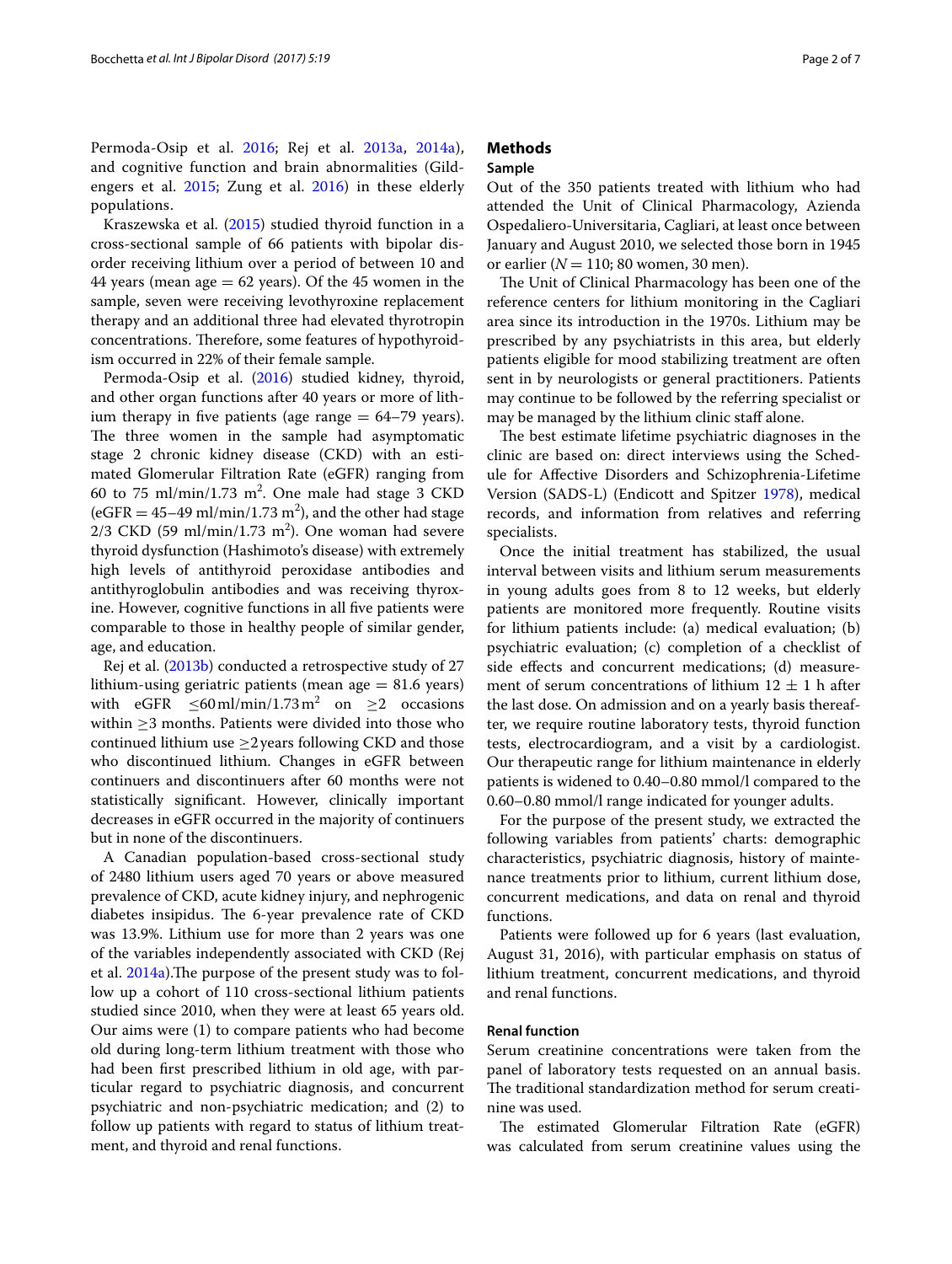equation proposed by the Modifcation of Diet in Renal Disease (MDRD) Study Group (Levey et al. [1999;](#page-6-15) Earley et al. [2012\)](#page-6-16), with the '186' correction factor, which also takes into account age, gender and ethnicity. The following categories of eGFR were considered: higher than 90 ml/min/1.73 m<sup>2</sup> (G1); 60–89 ml/min/1.73 m<sup>2</sup> (G2); 45–59 ml/min/1.73 m<sup>2</sup> (G3a); 30–44 ml/min/1.73 m<sup>2</sup> (G3b); 15–29 ml/min/1.73 m<sup>2</sup> (G4); lower than 15 ml/  $min/1.73$   $m^2$  (G5). The abbreviations and ranges recall those used by KDIGO ([2013](#page-6-17)) 2012 Clinical Practice Guidelines for the Evaluation and Management of Chronic Kidney Disease (CKD) (2012), but it must be noted that KDIGO CKD stages are also based on albuminuria categories, which were not included in the present study.

#### **Statistical analysis**

We used the following statistical tests: (a) unpaired or paired Student's *t* test to compare means; (b) nonparametric Mann–Whitney test to compare medians; (c) Fisher's exact test to analyze contingency tables: (d) multiple regression analysis to study the efects on renal function of age, gender and years of lithium treatment at inception and during follow-up, using eGFR or eGFR decline as the dependent variable; (e) a generalized linear model for repeated measures to analyze the infuence of age and gender on eGFR variation during the 6-year followup; (f) Cox regression analysis was performed to analyze time between the start of the study and achievement of

eGFR <45 ml/min/1.73 m<sup>2</sup>, as a function of age, gender and duration of prior lithium exposure.

#### **Results**

# **Cross‑sectional data at start**

At the start of the study, median serum concentration of lithium in the 110 patients was 0.55 mmol/l. Patients were taking regularly the following medications:  $N = 80$ (73%) benzodiazepines,  $N = 57$  (52%) ACE inhibitors, sartans, and/or thiazides,  $N = 21$  (19%) oral hypoglycemic agents or insulin, and  $N = 34$  (31%) hypolipidemic agents.

Mean daily doses of lithium carbonate were signifcantly lower in patients taking ACE inhibitors, sartans, and/or thiazides (384  $\pm$  187 versus 464  $\pm$  196 mg;  $P = 0.03$ ).

Regarding thyroid function,  $N = 33$  (30%) were taking levothyroxine, and  $N = 2$  (2%) were taking methimazole. With regard to renal function, 43 (39%) had an eGFR lower than 60 ml/min/1.73 m<sup>2</sup>.

Demographic and clinical characteristics of patients according to the age of their frst lithium prescription are shown in Table [1.](#page-2-0)

After correcting for the efects of age and gender, duration of lithium treatment was associated with lower eGFR values (Table [2](#page-3-0)).

Compared to the remaining patients, the subgroup  $(N = 31)$  starting lithium for the first time during old

<span id="page-2-0"></span>

| Table 1 Demographic and clinical characteristics at baseline by age at first lithium prescription |  |  |  |
|---------------------------------------------------------------------------------------------------|--|--|--|
|                                                                                                   |  |  |  |

|                                                   | <b>Patients who started</b><br>lithium at age $<$ 65 ( <i>n</i> = 79) | <b>Patients who started</b><br>lithium at age $\geq$ 65 (n = 31) | P                   |
|---------------------------------------------------|-----------------------------------------------------------------------|------------------------------------------------------------------|---------------------|
| Female/male (% females)                           | 59/20 (75%)                                                           | 21/10 (68%)                                                      | 0.48                |
| Age, median (min-max)                             | 70 (65-84)                                                            | $77(65 - 83)$                                                    | 0.00006             |
| Years on lithium, median (min-max)                | $18(0-34)$                                                            | $7(0-16)$                                                        | $2 \times 10^{-15}$ |
| Referred by neurologist                           | 4(5%)                                                                 | 14 (41%)                                                         | 0.0001              |
| Lithium carbonate daily dose, median mg (min-max) | 450 (150-1050)                                                        | 450 (150-750)                                                    | 0.48                |
| DSM-5 diagnosis                                   |                                                                       |                                                                  |                     |
| Bipolar I disorder                                | 36 (46%)                                                              | 7(23%)                                                           | 0.03                |
| Bipolar II disorder                               | 22 (28%)                                                              | 12 (39%)                                                         | 0.36                |
| Major depressive disorder, recurrent              | 18 (23%)                                                              | 2(6%)                                                            | 0.06                |
| Bipolar disorder NED (not elsewhere defined)      | 3(4%)                                                                 | 10 (32%)                                                         | 0.0001              |
| Current psychotropic medication                   |                                                                       |                                                                  |                     |
| Anticonvulsants                                   | 15 (19%)                                                              | 1(3%)                                                            | 0.04                |
| Antipsychotics                                    | 33 (42%)                                                              | 6(19%)                                                           | 0.03                |
| Antidepressants                                   | 18 (23%)                                                              | 4 (13%)                                                          | 0.30                |
| Benzodiazepines                                   | 55 (70%)                                                              | 25 (81%)                                                         | 0.34                |
| Prior long-term antidepressants                   | 1(1%)                                                                 | 8 (26%)                                                          | 0.0001              |
| Availability of brain imaging (CAT or NMR scans)  | 12 (15%)                                                              | 10 (32%)                                                         | 0.06                |
| Antiplatelet drugs or oral anticoagulants         | 14 (18%)                                                              | 13 (42%)                                                         | 0.01                |
| ACE inhibitors, sartans, and/or thiazides         | 40 (51%)                                                              | 17 (55%)                                                         | 0.83                |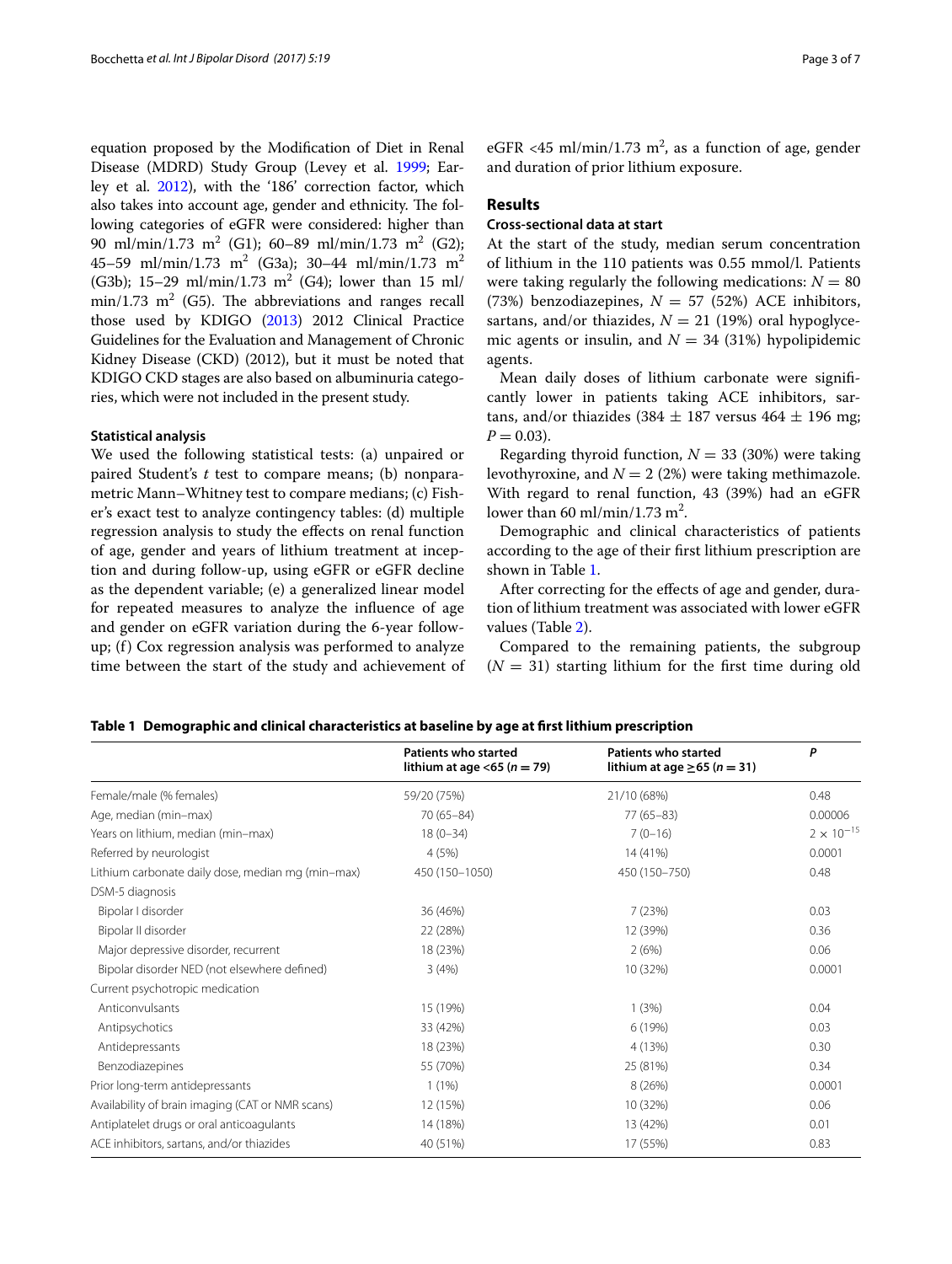age ( $\geq$ 65 years) included greater proportions of patients with the following characteristics:  $N = 14$  (41%) had been referred to the lithium clinic by a neurologist;  $N = 10$ (32%) had a diagnosis of bipolar disorder not elsewhere defined;  $N = 8$  (26%) had previously been exposed to chronic antidepressants;  $N = 10$  (32%) had undergone neuroimaging (CAT or NMR); and  $N = 13$  (42%) were taking antiplatelets or oral anticoagulants.

# **Follow‑up**

At the end of the 6-year follow-up, 58 (53%) patients were still on lithium (Fig. [1](#page-3-1)), including 7 patients who had continued lithium but were not able to come into the clinic because of physical disability. Of the remaining patients, 32 (29%) were lost to follow-up, while 20 (18%) had died due to intervening diseases (Fig. [1\)](#page-3-1).

Death occurred at a median age of 76 years for the following causes: 6 malignancies, 2 respiratory diseases, 6 cardiovascular diseases (including 5 cerebrovascular), 2 renal diseases, 3 neurologic diseases, and 1 complications of diabetes.

Two patients were prescribed levothyroxine and two methimazole for the frst time during follow-up.

In the 48 patients (9 men and 39 women) who had serum creatinine measured at the end of follow-up, eGFR had declined from a mean of 66.4 to a mean of 52.6 ml/min/1.73  $m^2$  (Student's *t* test for paired samples;  $P = 7 \times 10^{-9}$ ), corresponding to an annual decline

<span id="page-3-0"></span>**Table 2 Multiple regression analysis of eGFR at baseline**

| Variable                    | <b>Beta</b> | P value                     | 95%     | Confidence<br>interval |  |
|-----------------------------|-------------|-----------------------------|---------|------------------------|--|
| Gender (male versus female) | 3.86        | 0.34                        | $-4.05$ | 1177                   |  |
| Current age                 | $-0.10$     | O 74                        | $-0.69$ | 0.49                   |  |
| Years of lithium treatment  | $-0.85$     | $1.82 \times 10^{-6}$ -1.19 |         | $-0.52$                |  |

<span id="page-3-1"></span>

of 2.3 ml/min/1.73 m<sup>2</sup>. The generalized linear model for repeated measures confrmed that eGFR decreased from 66.4 ml/min/1.73 m<sup>2</sup> (95% CI 61.0–71.8) to 52.6 ml/  $min/1.73$   $m^2$  (95% CI 47.5–57.9) during the 6-year follow-up, corresponding to a mean variation of 13.8 ml/  $\min/1.73 \text{ m}^2 (95\% \text{ CI } 9.8-17.7)$ . The model did not detect efects of age and gender, but the small sample size is to be taken into account. In a Cox regression analysis, incidence rate of eGFR <45 increased by 0.61% (95% CI 0.17–1.06%) for each year of prior lithium exposure, with no infuence of age and gender.

## **Discussion**

This observational study provides a snapshot of current prescription attitudes regarding lithium treatment in the elderly at our center.

### **Dosing and maintenance of serum concentrations**

Maintenance doses in this elderly cohort (median 450 mg of lithium carbonate daily) were much lower compared to the usual dosage of 900–1500 mg of lithium carbonate per day used in younger adults (Baldessarini and Tarazi [2006](#page-6-18)). Such doses are consistent with the results from the McGill Geriatric Lithium-Induced Diabetes Insipidus Clinical Study (Rej et al. [2014b\)](#page-6-19) reporting that the lithium dose required to achieve a given serum concentration decreases threefold from middle to old age. With regard to the therapeutic range, serum concentrations are not well established in the elderly. In our lithium clinic, the lower end of the range for elderly patients is reduced to 0.40 mmol/l compared to the 0.60 mmol/l generally indicated for younger adults (Bauer and Gitlin [2016\)](#page-6-20), principally to prevent episodes of lithium toxicity associated with reduced renal function, drug interactions, and risk of dehydration, all of which are typical of old age.

Moreover, there is evidence that the ratio between serum and brain concentration may decrease with age (Moore et al. [2002](#page-6-21)).

# **Comedication**

The high proportion of patients from this cohort taking regularly psychiatric and non-psychiatric medications warrants some comments. For example, it is perhaps surprising that 3/4 of our patients were on long-term benzodiazepines. It is possible that the specialists prioritized the need to control anxiety and/or sleep disorders over the widely known detrimental side efects of benzodiazepines on cognition (Larson et al. [1987](#page-6-22)). Another point of note is that medications that are theoretically contraindicated in lithium patients (ACE inhibitors, sartans, and thiazides) were taken regularly by more than half of the patients in this cohort. The likely explanation here is that hypertension must be treated even in lithium patients,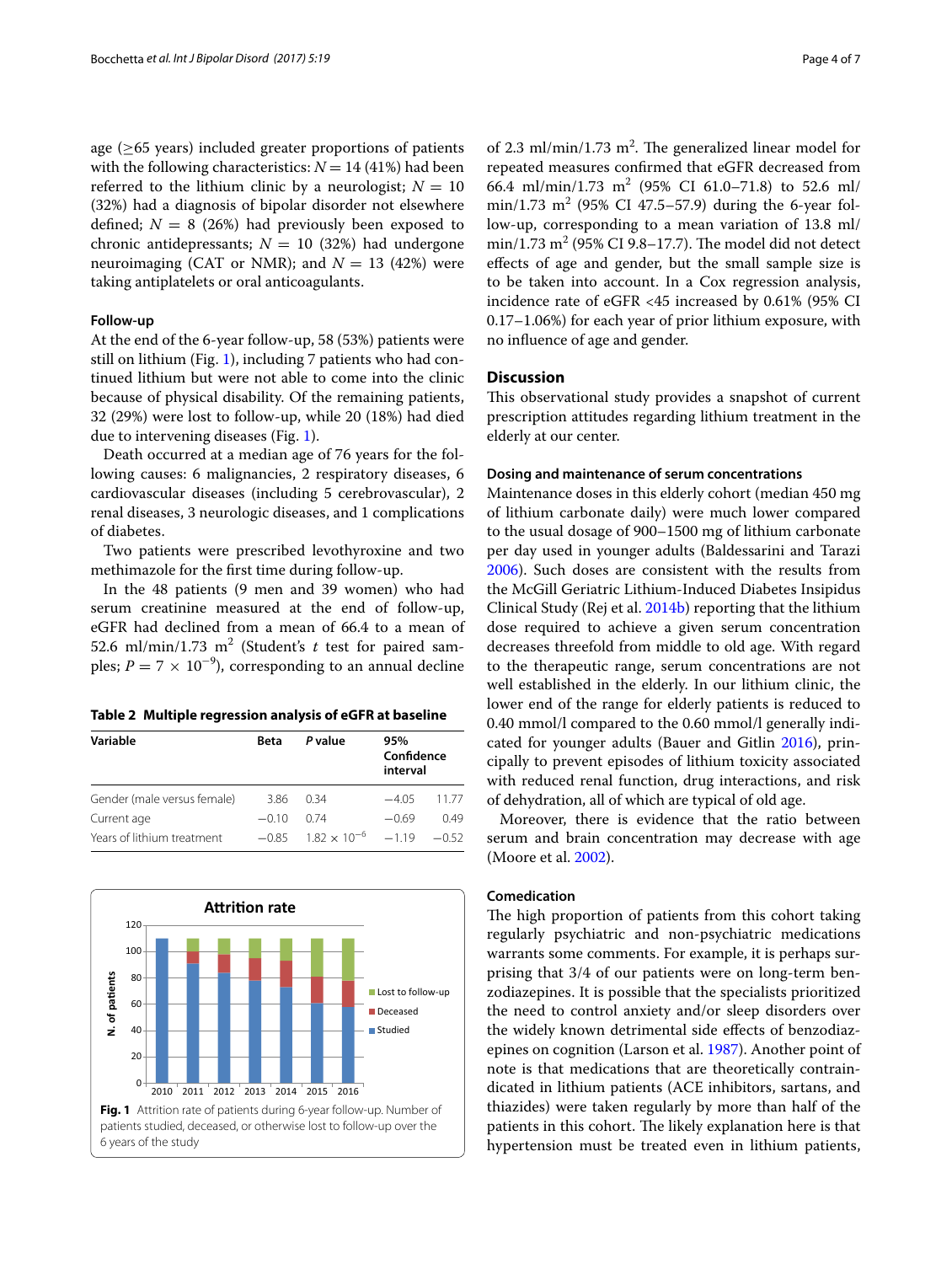provided that the doses are reduced adequately. This notion is corroborated by the fact that patients in this cohort treated with ACE inhibitors or sartans were taking signifcantly lower lithium doses. Moreover, with regard to cases with reduced eGFR, the decision to treat patients with ACE inhibitors or sartans was often taken by the nephrologist, based on the evidence that these drugs may slow the progression of CKD (Ruggenenti et al. [2012](#page-6-23)). We have not included data on other nephrotoxic drugs, namely NSAIDs, because they were not taken regularly but only when needed.

#### **Diagnoses**

A subgroup of patients in this cohort who began taking lithium when elderly recalls the case series of 10 patients described by Hagop Akiskal's group of "elderly patients with late-onset mood and related behavioral symptomatology and cognitive decline without past history of clear-cut bipolar disorder". The authors reported that "symptoms were often refractory to or aggravated by antidepressants…, whereas mood stabilizers and/or atypical antipsychotics were benefcial, promoting behavioral improvement in all treated patients and marked cognitive recovery in fve". Only one case had been treated with lithium (Ng et al. [2008\)](#page-6-24). We did not measure cognition in the present study, but the above-mentioned subgroup had a history of behavioral dysregulation, mood lability, and cognitive symptoms that improved after withdrawing long-term antidepressant treatment and starting lithium. According to referring specialists, their choice of prescribing lithium was also based on its neuroprotective properties (Bauer et al. [2003](#page-6-25)). Interestingly, a longer duration of lithium treatment has been reported to be related to higher white matter integrity among elderly patients with bipolar disorder (Gildengers et al. [2015](#page-6-11)). In another study using voxel-based morphometry, Zung et al. [\(2016\)](#page-6-12) found an increased left hippocampal volume in the lithium-treated group compared with the nonlithium-treated group, and decreased left hippocampal volume in the nonlithium group relative to controls.

### **Thyroid function**

One-third of patients from this cohort were taking thyroid hormone replacement therapy, including two patients who were prescribed levothyroxine for the frst time during follow-up. It has long been known that lithium is associated with hypothyroidism, and that middle-aged women are at higher risk (Johnston and Eagles [1999](#page-6-26)). In the aforementioned cross-sectional study of thyroid function by Kraszewska et al. ([2015](#page-6-7)), of 45 women receiving long-term lithium (mean age, 63 years), seven (16%) were receiving levothyroxine replacement therapy. In three patients, this drug had been introduced within the 1st year of lithium therapy, and in the remaining four patients after 8, 11, 12, and 33 years.

Hyperthyroidism requiring antithyroid medication was less frequent in patients from this cohort (4%), and manifested for the frst time during follow-up in two cases.

Therefore, we conclude that thyroid function continues to require close monitoring throughout lithium treatment.

#### **Renal function**

The problem of lithium-associated renal dysfunction has recently been addressed by several research studies and reviews (Rej et al. [2012](#page-6-27), [2015](#page-6-19)). With regard to old patients, a series of studies from the University of Toronto have provided several pertinent results. In a 4-year retrospective cohort study of 42 patients, lithium levels did not correlate with change in eGFR, suggesting that levels up to 0.8 mmol/l are safe in geriatric patients without pre-existing chronic renal failure (Rej et al. [2013a](#page-6-9)). In a 5-year retrospective cohort study of 27 geriatric patients with eGFR lower than 60 ml/min/1.73 m<sup>2</sup>, changes in eGFR in patients who continued lithium for at least 2 years and those who discontinued lithium did not difer signifcantly. However, clinically important decreases in eGFR occurred in the majority of continuers but in none of the discontinuers (Rej et al. [2013b\)](#page-6-13). In a 4-year retrospective cohort study of 82 patients, geriatric psychiatry patients were found at higher risk for clinically important decreases in eGFR than 200 psychotropic-naïve similarly aged controls. Multivariate analyses of potential risk factors for renal dysfunction (including age, hypertension, diabetes, diuretics, and duration of lithium treatment), suggested that lithium is an important factor when eGFR is lower than 60 ml/min/1.73 m<sup>2</sup> (Rej et al.  $2014c$ ). In a population-based cross-sectional study of 2480 lithium users aged  $\geq$ 70 years, lithium use for >2 years was one of the factors independently associated with CKD, together with hypertension, diabetes mellitus, ischemic heart disease, nephrogenic diabetes insipidus, acute kidney injury, and use of loop diuretics, hydrochlorothiazide, or atypical antipsychotics (Rej et al. [2014b](#page-6-29)).

We have previously reported that duration of lithium treatment is to be added to advancing age as a risk factor for reduced glomerular fltration rate (Bocchetta et al. [2013](#page-6-30), [2015](#page-6-31)). In a retrospective regression analysis of the last available eGFR regarding 953 (596 women, 357 men) patients of any age, eGFR was found lower in women (by 3.47 ml/min/1.73 m<sup>2</sup>), in older patients  $(0.73 \text{ ml})$  $min/1.73$  m<sup>2</sup> per year of age), and in patients with longer lithium treatment (0.73 ml/min/1.73 m<sup>2</sup> for each year) (Bocchetta et al.  $2015$ ). In the present study, the effects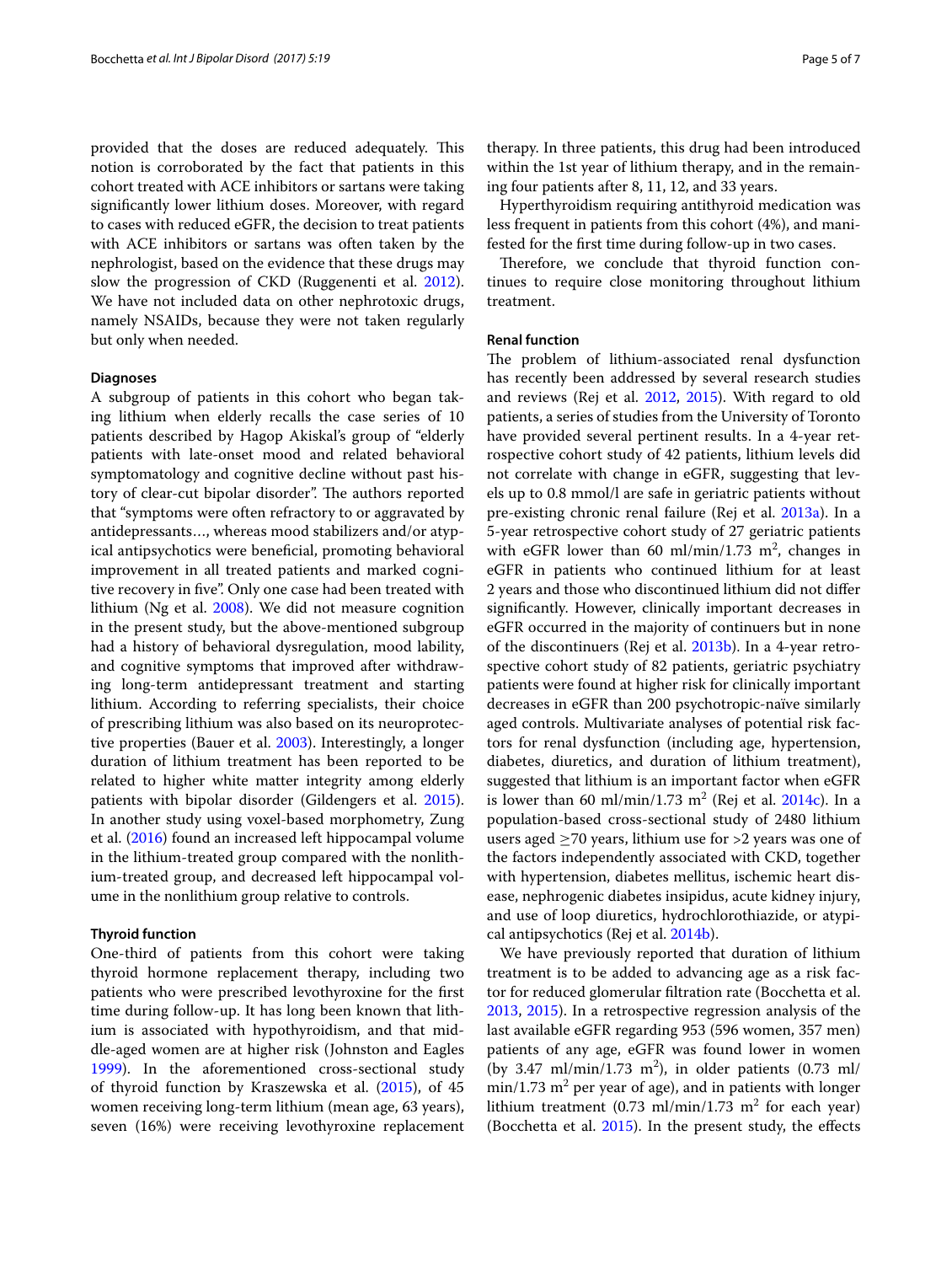of sex and age were not signifcant because of the small sample size and the limited age range.

The decline attributable to lithium was 0.85 ml/  $\min/1.73$   $\mathrm{m}^2$  per year of prior exposure. During followup, the decline was faster, corresponding to an annual decline of 2.3  $ml/min/1.73$   $m^2$ . It must be noted that 39% of patients had already an eGFR lower than 60 ml/  $min/1.73$   $m^2$  at baseline, and the initial mean eGFR in patients followed up for 6 years was 66.4 ml/min/1.73 m<sup>2</sup>. There are data suggesting that, once CKD is established, eGFR further declines irrespective of lithium withdrawal (Bendz et al. [2010;](#page-6-32) Bocchetta et al. [2015](#page-6-31)). A similar pattern of decline is also observed in the general population: for example, a longitudinal analysis performed on 4074 subjects from the Sardinia study cohort (Pani et al. [2014](#page-6-33)) revealed that eGFR declined by 1.87 ml/ min/1.73  $\mathrm{m}^{2}$  per year in individuals with a baseline eGFR of <60 ml/min/1.73  $m^2$  compared to a decline of 0.80 ml/ min/1.73  $\mathrm{m}^{2}$  per year in individuals with a baseline eGFR of ≥60 ml/min/1.73 m<sup>2</sup>.

In a 2-year randomized, placebo-controlled trial followed by single-blind extension, lithium treatment was not associated with renal dysfunction (Aprahamian et al. [2014](#page-6-34)). The trial was carried out in the context of a study of long-term lithium treatment for amnestic mild cognitive impairment in the elderly (Forlenza et al. [2011\)](#page-6-35). It must, however, be noted that the target of lithium concentrations was low (0.25–0.50 mmol/l), and subjects with CKD might have been excluded from the trial, because enrollment was reliant on the approval of the general practitioner.

A recent population-based study concluded that, after adjustment for several confounders (including comorbidities, co-prescriptions, and episodes of lithium toxicity), the decline attributable to lithium was not signifcant (Clos et al. [2015](#page-6-36)). However, this study did not include patients older than 64 years, and patients with an eGFR <60 ml/min/1.73  $m^2$  represented only 1% of their cohort.

### **Limitations of the study**

The noninterventional nature of this study implies several limitations. Apart from ordinary clinical procedures, no specifc instruments were used to evaluate response to treatment or side efects. Cognition was not measured, and neuroimaging was not performed systematically. With regard to the role of lithium exposure in the decline of renal function, the absence of a control group has to be taken into account. Moreover, several potential risk factors for CKD (such as hypertension, diabetes, comedications) that can be detected in population-based samples were not adjusted for because of the small size of this clinical sample.

#### **Conclusions**

This observational study provides some clues regarding lithium treatment in the elderly. As comorbidity and polypharmacy may increase the risk of adverse events and drug interactions, median lithium serum concentration in this cohort was lower than the therapeutic range indicated for younger adults. Decline in glomerular fltration rate may be accelerated by long-term lithium use. Thyroid and renal functions continue to require close monitoring throughout lithium treatment.

#### **Abbreviations**

eGFR: estimated glomerular fltration rate; CKD: chronic kidney disease.

#### **Authors' contributions**

AB conceived the study, took care of patients' treatment and follow-up, and prepared the manuscript. FC contributed to the literature search and clinical management. MP took care of patients' treatment and follow-up. AP carried out and interpreted the neurologic aspects. CS performed the statistical analysis. RA took care of patients' treatment and follow-up. CC coordinated the clinical work and took care of patients' treatment and follow-up. MDZ supervised the clinical work, interpreted the results, and reviewed the manuscript. All the authors read and approved the fnal manuscript.

#### **Authors' information**

AB is an Assistant Professor at the Department of Biomedical Sciences, the University of Cagliari and works at the lithium clinic as a specialist in Psychiatry and Clinical Pharmacology since 1979; FC has graduated in Medicine after an internship at the lithium clinic and part of this work is part of her doctoral thesis; MP is a specialist in Psychiatry and is currently attending the School of Specialty in Clinical Pharmacology and Toxicology at the University of Cagliari; AP is a specialist in Psychiatry and Neurology; CS is an Associate Professor at the Department of Medical Science and Public Health, the University of Cagliari; RA is a specialist in Clinical Pharmacology and works at the lithium clinic since 2001; CC is a specialist in Clinical Pharmacology and works at the lithium clinic since 2001; MDZ is Full Professor at the Department of Biomedical Sciences, the University of Cagliari, and works at the lithium clinic as a specialist in Neurology since 1976.

#### **Author details**

<sup>1</sup> Unit of Clinical Pharmacology, Azienda Ospedaliero-Universitaria di Cagliari, "San Giovanni di Dio" Hospital, Via Ospedale 54, 09124 Cagliari, Italy. <sup>2</sup> Section of Neurosciences and Clinical Pharmacology, Department of Biomedical Sciences, University of Cagliari, Cagliari, Italy.<sup>3</sup> Neurology Outpatient Unit, Local Health Agency, Cagliari, Italy. 4 Department of Medical Science and Public Health, University of Cagliari, Cagliari, Italy.

#### **Acknowledgements**

Partial accounts of this work were presented at the 24th IGSLI Conference (Cagliari, 1–3 October 2010) and at the 30th IGSLI Conference (Cagliari, 29 September–2 October 2016).

#### **Competing interests**

The authors declare that they have no competing interests.

#### **Availability of data and supporting materials**

Please contact author for data requests.

#### **Ethics approval**

The study was approved by the Ethics Committee of the "Azienda Ospedaliero-Universitaria di Cagliari" (Ref Number NP/2013/3836) on June 24, 2013.

#### **Publisher's Note**

Springer Nature remains neutral with regard to jurisdictional claims in published maps and institutional affiliations.